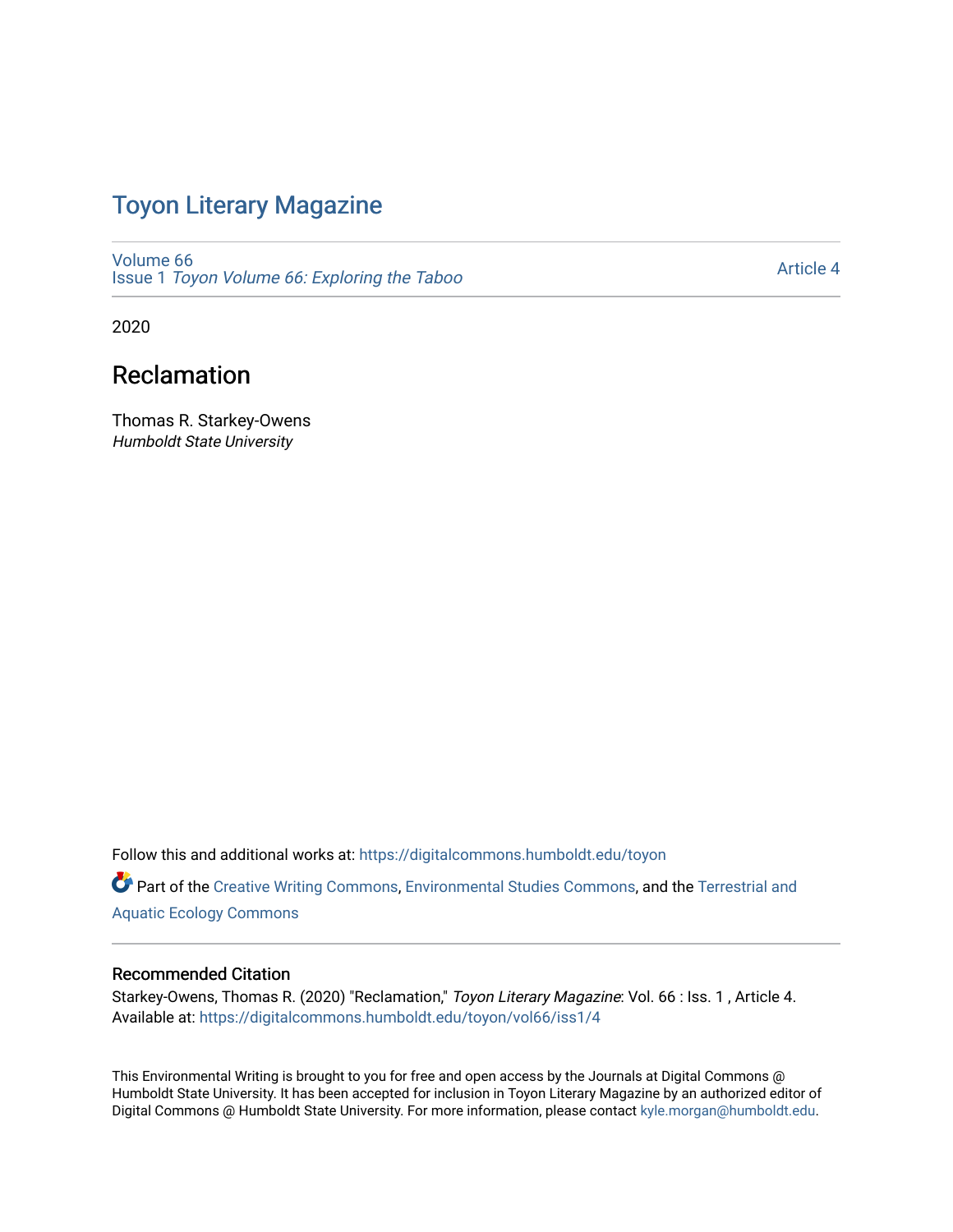## **Reclamation**

*Thomas R. Starkey-Owens*

### *"By choice, or catastrophe, we will one day live with less." Cleo Woelfle-Erskine*

 A young girl and her mother walk across the beach, flipping over logs and debris which have washed ashore, inspecting anything of interest. A chilly east wind blows, lightly scuffing their faces with gray sand. A fresh bank of fog follows the wind, smelling of salt and earth, gently rolling inland across the sand and gravel into the forested mountains. Flanking the mother and daughter on either side, the redwood bluffs of Northern California and the Pacific Ocean.

Muffled rays of light stream through the banks of fog combing through the treetops and spiraling into eddies, filling the open spaces between trees and rock. A black crow emerges from a dark corner, capturing the girl's attention. Soaring in the air without moving a muscle, the crow rises into the fog, disappears, then banks hard, reappearing in a downward spiral only to turn and rise again into the fog. Captivated by its flight, the girl takes off in a chase. The crow cocks its head and laughs in amusement, beginning to meander in the air, allowing the girl to barely keep pace. The mother, in a peaceful walk, keeps an eye on the pair as they run up the beach towards a second body of water.

Breathing hard with sand filling her shoes, the girl chases the crow. The soft sound of footsteps in sand turns to loud gravel, shifting and giving way to the weight of each stride. After climbing a pile of large rocks and jumping onto a fallen log, the girl lunges for the crow who is now only a few feet away. Missing the tar colored feathers by an inch, she barely catches her balance at the end of the log. The crow, laughing even louder now, cocks its head at the girl, but her attention was now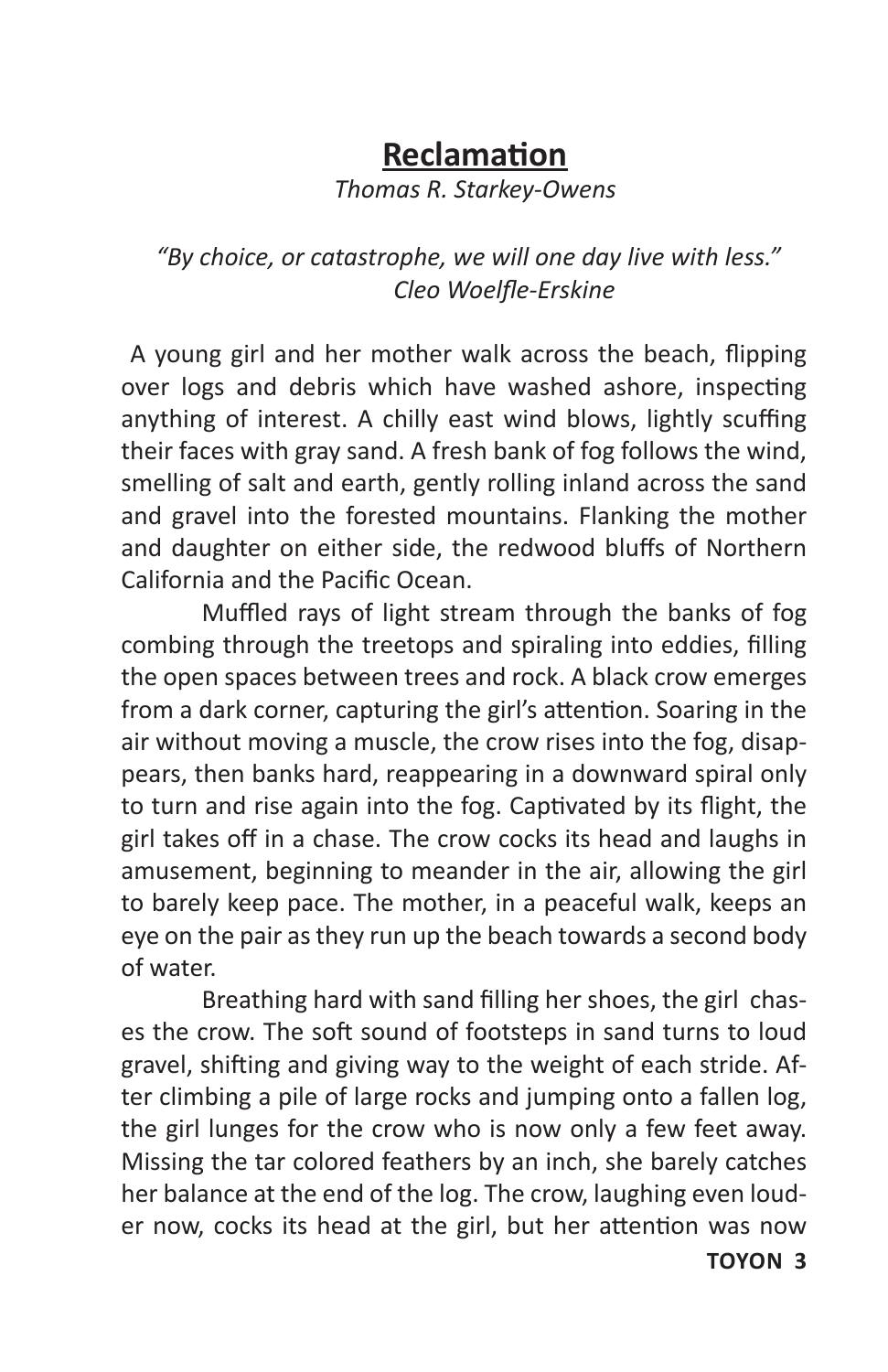elsewhere. Instead, she was looking to the massive river expanding before her. The crow banks again, lazily floating about the fog, gliding upstream as if taunting the girl.

Seeing her daughter jump from the log and landing only feet from water, the mother quickens her pace  $-$  the girl resumes her pursuit of the crow, inland, up the gravel bars of the Klamath River. Losing sight of her mother, the girl continues running upstream along the banks, occasionally looking skyward for the crow. But there was no sign of the black silhouette against the foggy daylight, or among the treetops and rocky outcrops lining the river. Slowing her run to a walk, the girl takes time to catch her breath by sitting on the bank of California's second largest river. Listening to the rush of freshwater meeting salt at the mouth of the Klamath, the girl scans the horizon.

While watching the grayish-black water turn and bubble, a flash of something in the wind catches her eye. A tar colored feather lands at the water's edge, flickering in the breeze as if about to take flight again. The girl quickly gets to her feet and leaps, but before she could grab the feather, it explodes into the air, wafting downstream towards the ocean. Before the girl could resume her chase, her mother snatches the feather out of the air and focuses back on her daughter, now standing in awe.

**4 TOYON**  The sun breaks through the fog and illuminates the water, reflecting back into the mother and daughter's faces. Both now focus on the black feather, spinning it in their fingers and watching the oily tint in the sunlight. Kneeling down to brush the sand off her daughter's cheek, the mother notices the girl's gaze captured by something in the water. A shimmering silver orb, dancing at the water's surface only feet away from where they stood, as if someone had dropped a slick piece of metal now briefly visible in the sunlight. A second silvery orb appeared, but farther from the bank, in deeper water and moving steadily downstream. And a third, farther still from the bank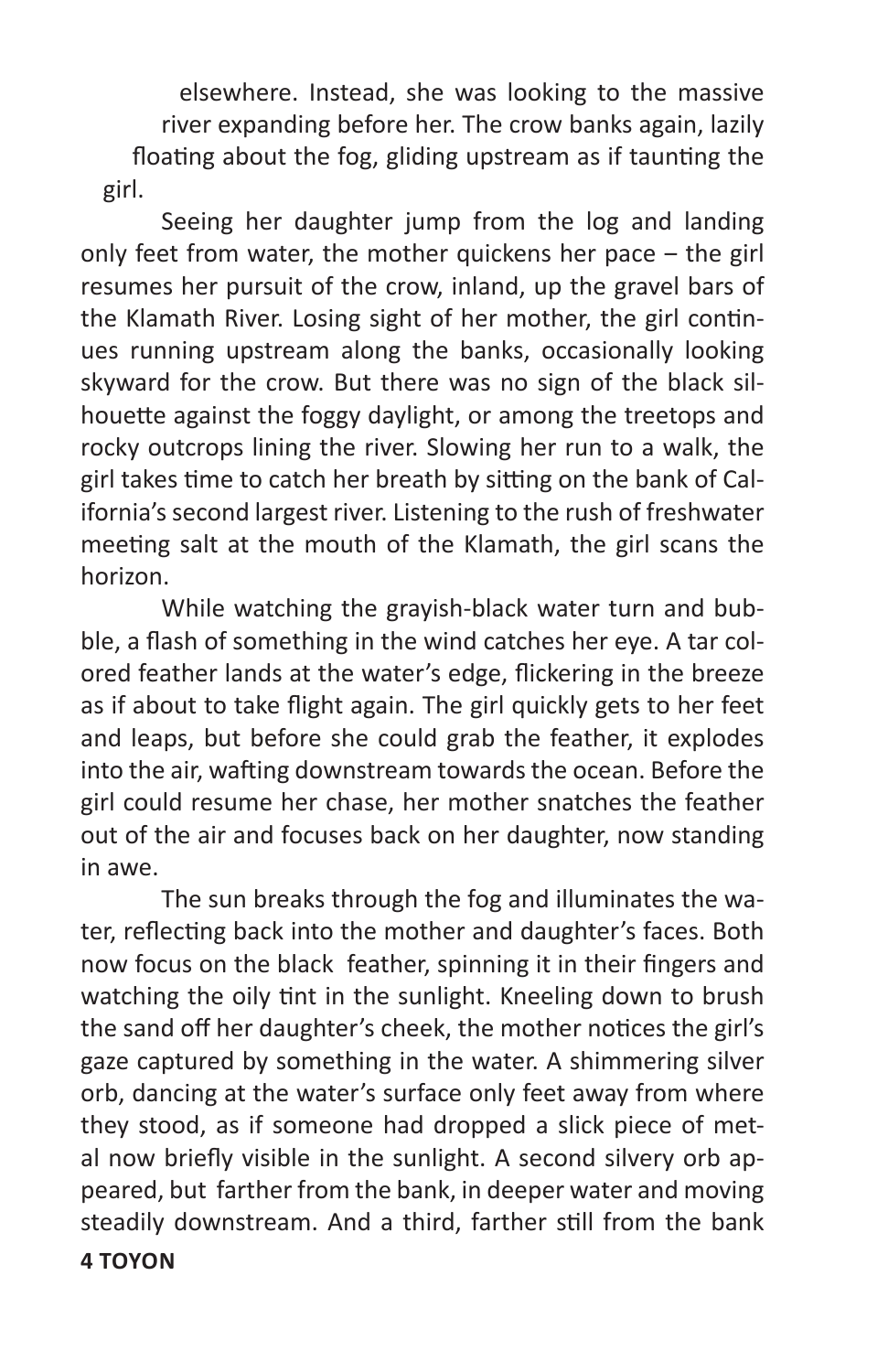and moving even faster.

The mother stood, now focusing her full attention on the water. While leaning forward, trying to make sense of the dancing orbs, a loud "Squawk!" startled her and broke her gaze. The crow, now flying above, circling in interest. Looking back and gesturing expectantly for her daughter's hand, only the tar colored feather lay in the gravel where her daughter stood. Slightly panicked now, the mother looks upstream and sighs in relief, finding her daughter kneeling by the water's edge, a few yards upstream. As the mother approaches the girl, the crow lands farther up the gravel bank and resumes squawking. The mother calls out to her daughter but stops mid-sentence. The girl, squatting and reaching out a hand, was surrounded by at least a dozen silvery orbs, all shimmering in the sunlight and dancing on the surface of the water. Now running, the mother reaches out for her daughter and pulls her away, finding a silvery body partially emerging from the water's surface.

A massive salmon, a Chinook salmon, easily the same size as the girl, lay beached, gasping and flexing its gills on the gravel bank. In an instant, the crow flies and lands on the dry, scaly body, still flexing its gills in hopes of cool, fresh water. Dwarfed by the mass of the salmon, the crow cocks its head and sinks its beak deep into the flesh, revealing bright pink muscle and a streak of blood. Leaping forward, the girl scares the crow from the bloody bank and watches it take off, landing a few yards away. Now the salmon lay motionless, with adozen more dead and dying salmon floating downstream, their silvery reflections on the water's surface and twice as many crows now perching in the treetops. The mother looks farther upstream and gasps in horror, finding hundreds, if not thousands, of silvery orbs slowly dance their way down the Klamath River to a cacophony of squawks.

#### \*\*\*

**TOYON 5** On September 19, 2002, reports of dead and dying Chinook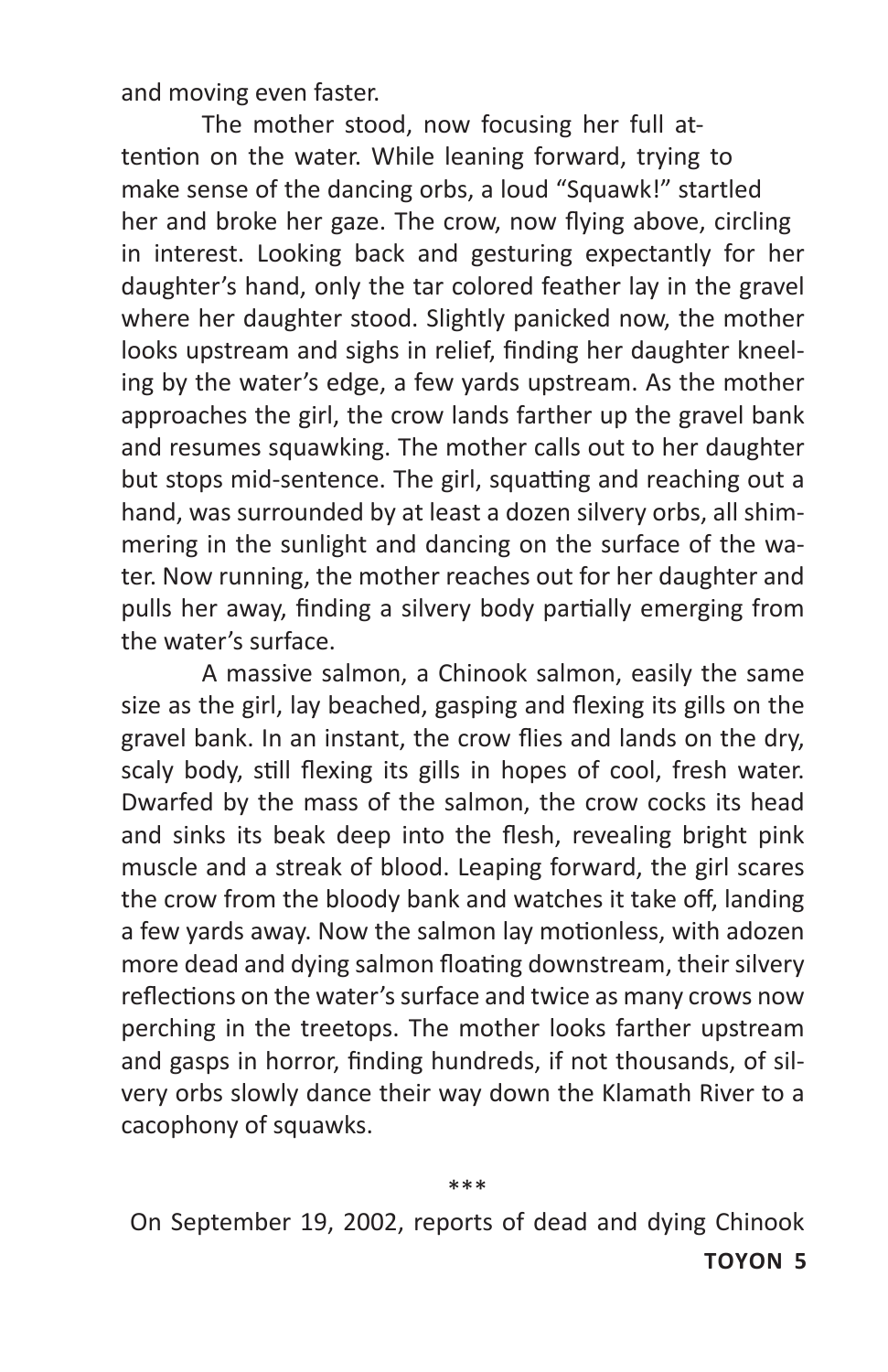salmon began circulating among tribal and fishing communities on the lower Klamath River in Northern California. By September 20, 2002, an estimated 34,000 Chinook salmon carcasses were counted by the Yurok Tribal Fisheries Program, the Hoopa Valley Tribal Fisheries Program and US Fish and Wildlife. These estimates are conservative. Among the men and women who live on and tend to the Klamath River, even among biologists of the fishery agencies, it's believed more than 70,000 steelhead, Chinook and Coho salmon may have perished. These estimates make the incident the single largest fish kill in the history of the Western United States.

How could this happen? What circumstances led to the death of so many spawning steelhead and salmon? The official story is complicated and avoids pointing fingers, but suggests that an unusually large migration of salmon was stuck in the lower Klamath River, a section between its confluence with the Trinity River and the Pacific Ocean. The Trinity River is a tributary to the Klamath, meaning the two join before flowing out to the Pacific Ocean. In between these two points, the convergence of the two rivers and the ocean (lower Klamath), is where the 2002 fish kill occurred.

Due to a lack of fish passage, less water during a drought year and high temperatures, the salmon were stressed. What makes for a stressful environment for salmon tends to make a perfect environment for parasites, which are particularly abundant in the lower Klamath. So a combination of water, temperature, parasites and bad timing led to the death of over 70,000 spawning salmon. However, the tribal and federal fishery agencies identified management of Iron Gate Dam and Lewiston Dam as the only controllable human action which may have prevented the fish kill (Belchik et al. 2004).

**6 TOYON**  Hundreds of kilometers upstream of the lower Klamath are the Iron Gate and Lewiston Dams on the Klamath and Trinity Rivers respectively, both representing impassible fish barriers and the end of salmon migration in the Klamath Basin. Both dams were constructed in the 1960's by the federally funded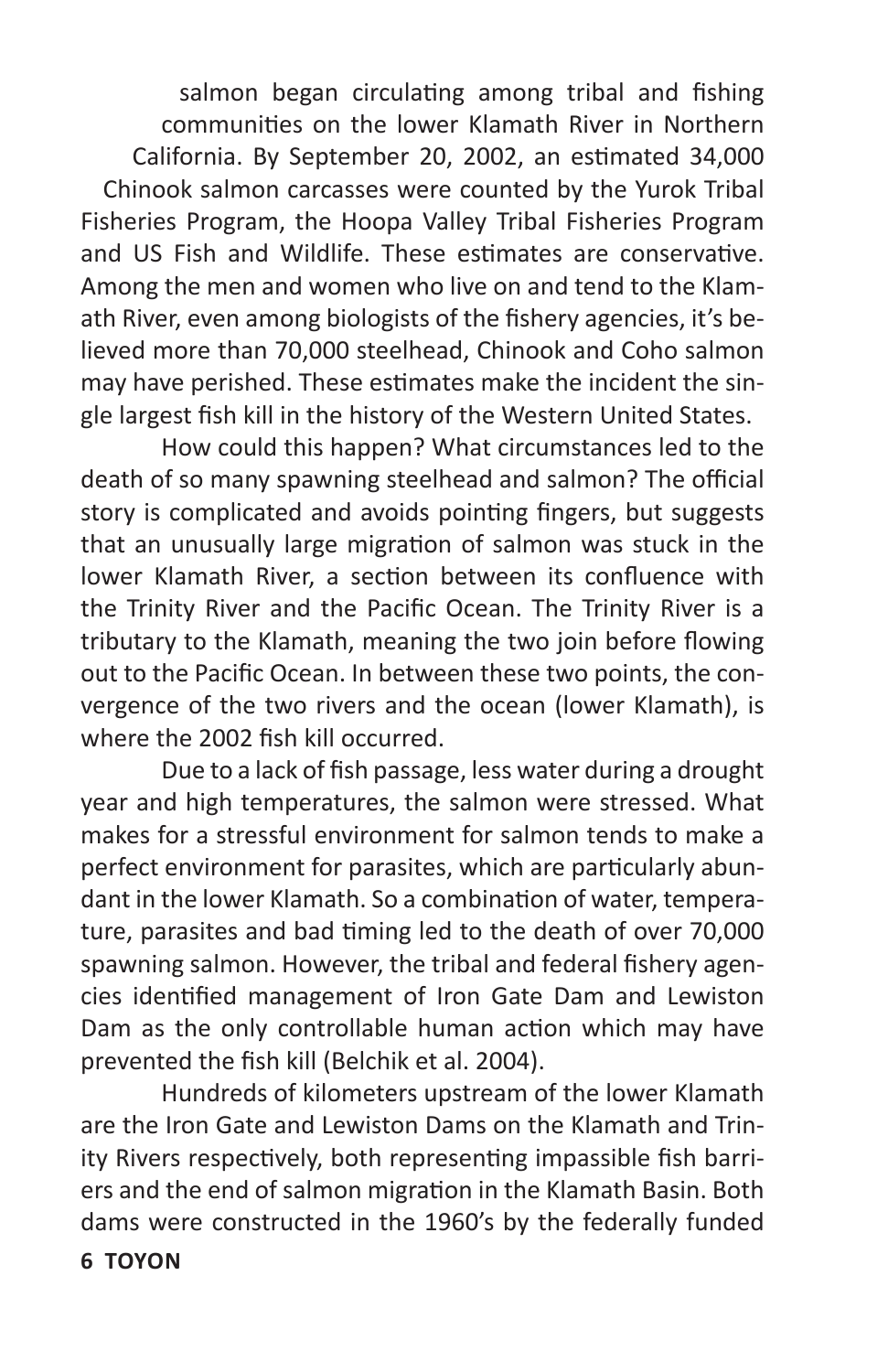Bureau of Reclamation, at the end of a period representing the largest push for dam construction in the history of the Western United States. Among the rapidly growing communities in California's Central Valley, dams were a popular way to accommodate for the enormous population growth and agricultural development of the West. This period in time, 1930-1970, resulted in the construction and operation of 492 high-head dams in the Western United States (BOR, 2019). Water that should have been used to maintain temperatures and a healthy environment for migrating salmon on the Klamath and Trinity Rivers, was instead diverted through thousands of miles of irrigation canals, watering crops for agriculture and acting as a source for municipal water. That is what killed 70,000 salmon on the Klamath River; prioritization of water allocation in California.

\*\*\*

Do you have any idea what it takes to construct a dam? First, you have to move a river. A combination of excavators, hydraulic jackhammers, and dynamite must be used to either blast or dig a new river channel. Two "coffer" dams are then put in place, acting as temporary dams or bookends with the actual dam construction site in between. Then you must drain the space between the two coffers, and remove any loose rock or sediment. Once you've removed every trace of a free-flowing river, you can then begin laying millions of cubic meters of sand, rock, or cement (or some combination of the three), making sure to reinforce with steel along the way. The process takes years to complete, after which large volumes of water are stored behind the newly constructed dams, creating massive reservoirs. When the Bureau of Reclamation was organized by Congress in 1902, this is what was meant by "reclamation"  $-$  taming a river by building a dam, controlling seasonal floods and supplying millions of cubic feet of water for irrigation, creating artificial gardens in the middle of a desert. To this day, as much as 50% of the flows annually incurred in the reservoirs at Iron Gate and

**TOYON 7**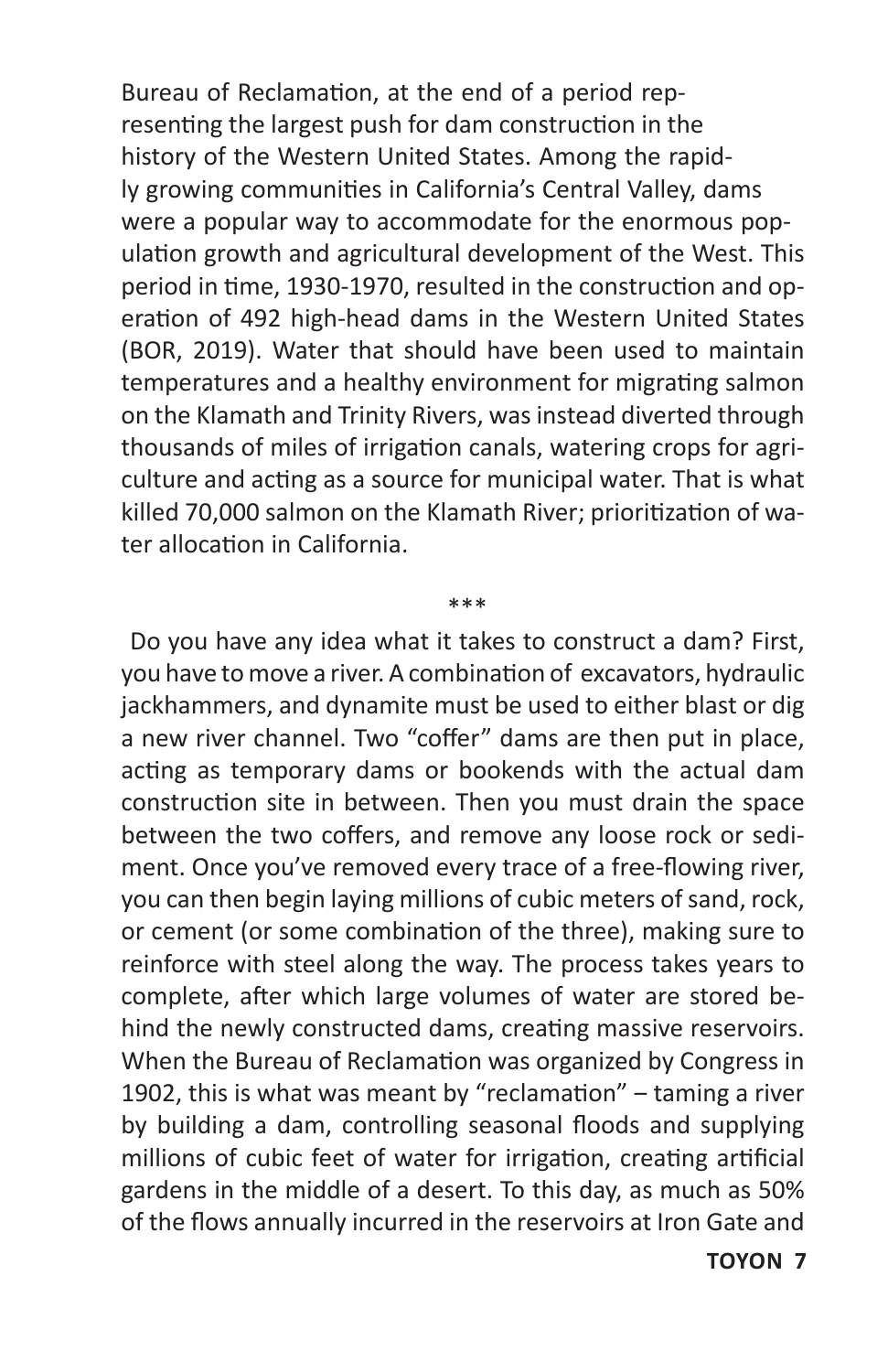Lewiston Dams may be diverted for agricultural use (TRRP, 2019).

The construction and operation of so many dams between 1930-1970, the end of World War II and the mass use of artificial fertilizers led to the perfect storm of population growth in the Central Valley of California, filling the vacuum of space created by an abundance of food, water and employment. Today, we are living with the consequences of over 100 years of reclamation: direct ecological impacts downstream of dams, physical changes to a river's channel due to flow suppression, declining fish and wildlife populations, prolonged periods of drought impacting water allocation, broken promises made to Native Americans regarding sustainable fishery management and water rights, loss in profits in commercial fisheries, inability to adapt to climate change and more extreme weather patterns ‒ the list goes on.

California finds itself between a rock and a hard place. The changing ecological, political and cultural climates demand adaptive management to rethink the way we allocate water in the Western United States. However, altering flow allocation in California jeopardizes the delicate, artificial gardens, built in the middle of a desert. Millions of people and agricultural communities now depend on water allocated from Northern California. Yet, Native American and fishing communities have been devastated by stark crashes in fishery populations due to an intensely violent history of mining, logging, over-harvesting of salmon and the reclamation of the Klamath basin. Not to mention the dramatic increases in unregulated acquisition of water by independent cannabis cultivation in Mendocino, Humboldt and Trinity counties in Northern California – further depleting water available to salmon while injecting poisonous fertilizers and pesticides into the water. It's a hard conversation to have when so much is on the line, one that often leads to a cacophony of debate.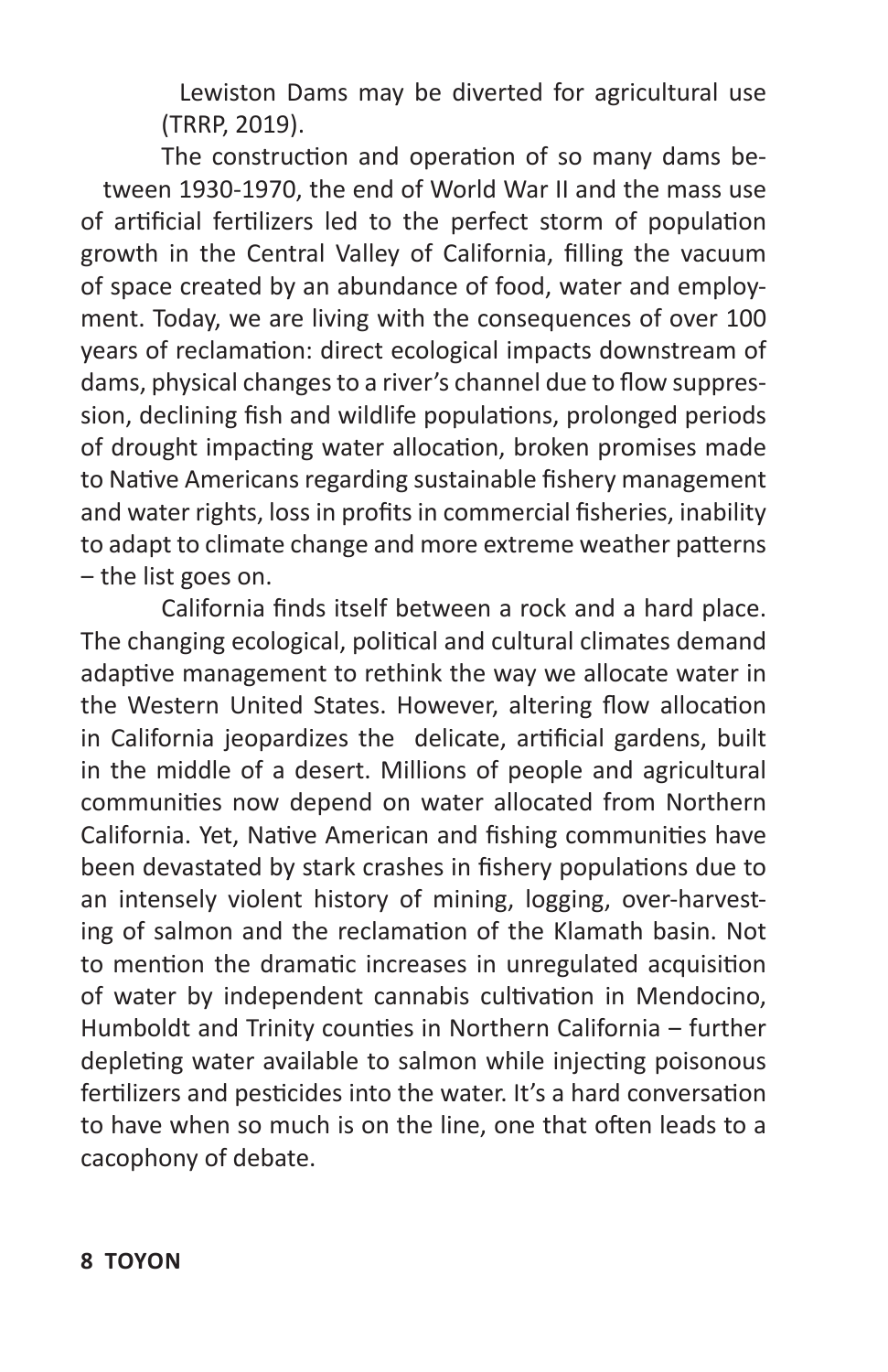Fifty years ago, the idea of removing a beloved dam constructed by the Bureau of Reclamation would have received immediate criticism by the majority of white communities in the Central Valley. Today, more than 1,400 dams have been removed for restoration purposes and more are being considered for removal as traditional ecological knowledge and western science are used to apply pressure on water managers regarding the long-term impacts dams have on society (Bellmore et al. 2017; Bellmore et al. 2019). For obvious reasons, large-scale disturbances occur downstream after a dam is removed, sometimes resulting in prolonged periods of decreased water quality due to extremely large volumes of sediment that accumulates behind dams (East et al. 2015). This decrease in water quality can seriously dampen a river's ability to sustain a healthy ecosystem, in some cases resulting in decreased fishery populations for as much as 10-15 years after a dam is removed (Burroughs et al. 2010). Any conversation on dam removal should note that removing a dam can be just as large of a perturbation as constructing a dam, but I would rather live in a world where we work to restore a river, not maintain a dam.

On February 18, 2010, members from over 50 organizations signed the Klamath Hydroelectric Settlement Agreement which outlines plans to remove four dams on the Klamath River (Gosnell et al. 2010). In a more recent landmark decision, the four dams on the Klamath River including Iron Gate Dam have been scheduled to be removed as early as 2022. The removal represents the restoration and re-birth of more than 570 miles of historical salmon habitat in the Klamath Basin (Allen 2012). It would be hard to overstate the importance of this decision in the history of the Klamath Basin and water allocation in California. The Klamath and its tributaries have been home to hundreds of years of conflict and hardships on Native communities, fishing communities and endangered species (Gosnell et al. 2010). Not to mention the removal of four dams has never been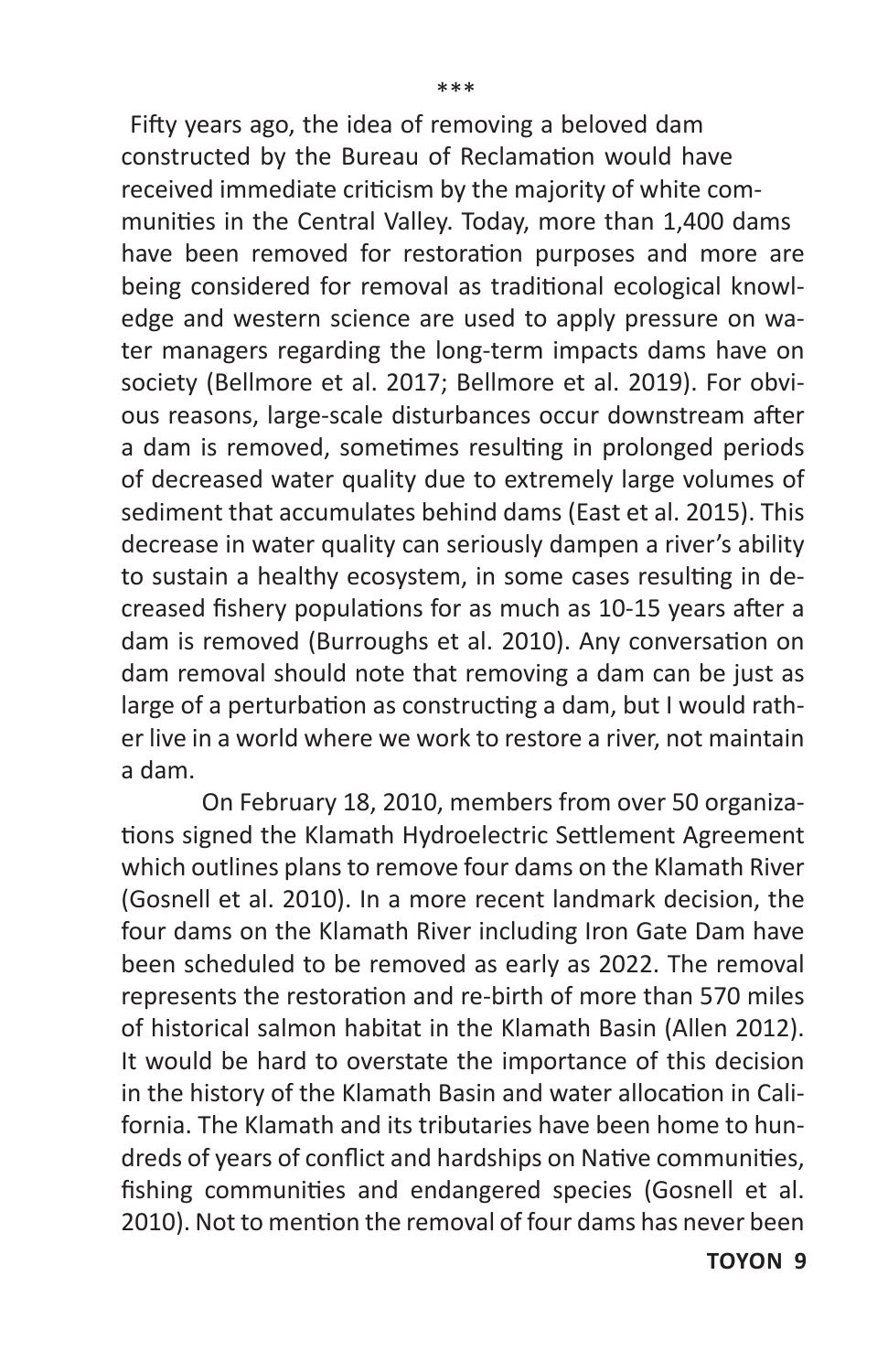attempted before; there is no rulebook or example to follow. Although there are many unknowns in the dam removal process, dam removal represents an ambitious new field that has never been possible until now. There are many questions that must be answered regarding the removal process, and the lessons learned from removing the dams on the Klamath River will undoubtedly contribute valuable information to the field of stream restoration. It'll be a hard journey, but it makes for a hell of a better reclamation story.